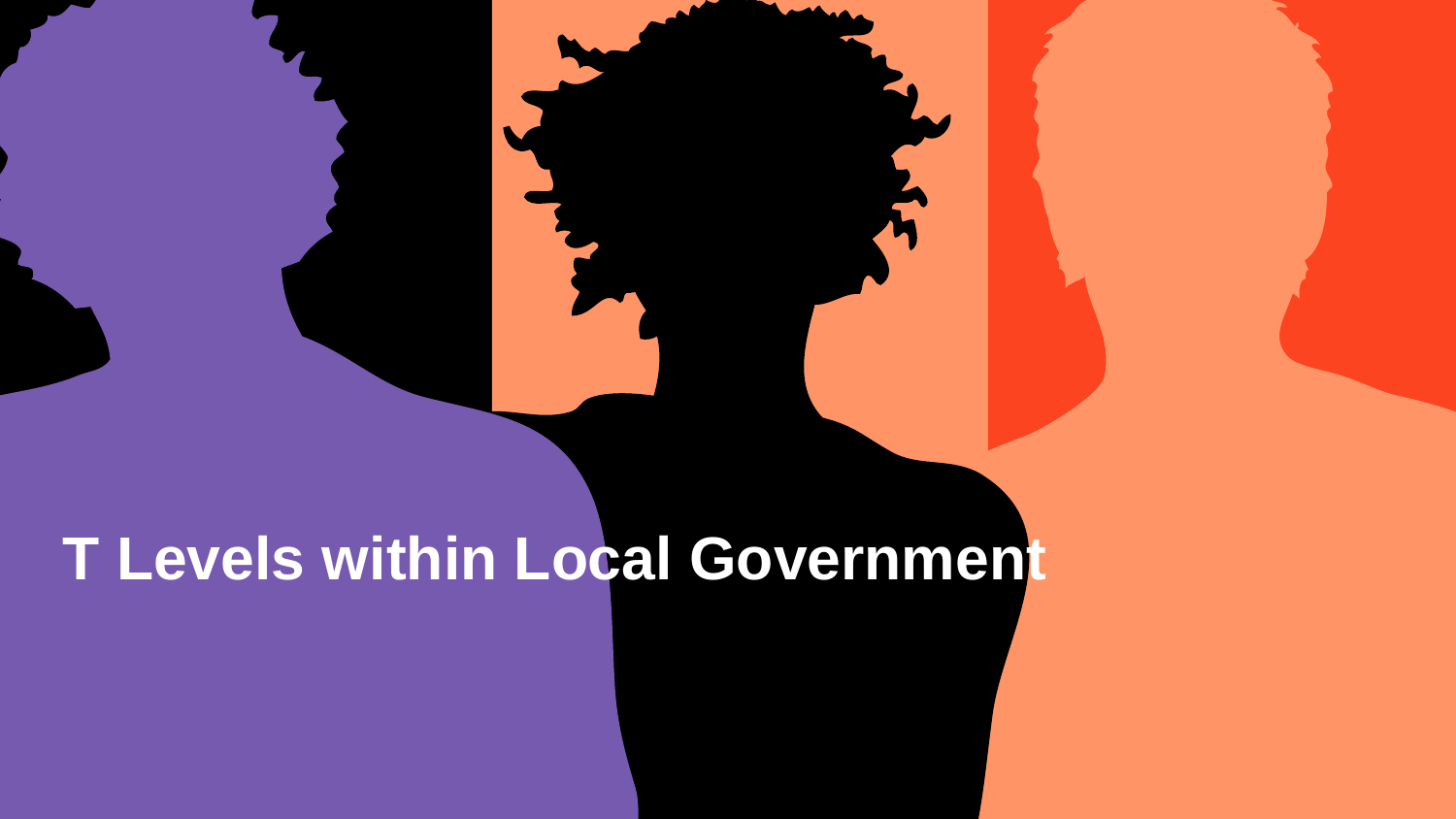

- *Information and slides within this presentation can be adapted to suit your audience.*
- *The aim is to sell the benefits of T Level Industry Placements and encourage your council to be onboard.*
- Depending on the level of knowledge of your audience around T Levels, you may tailor some *information.*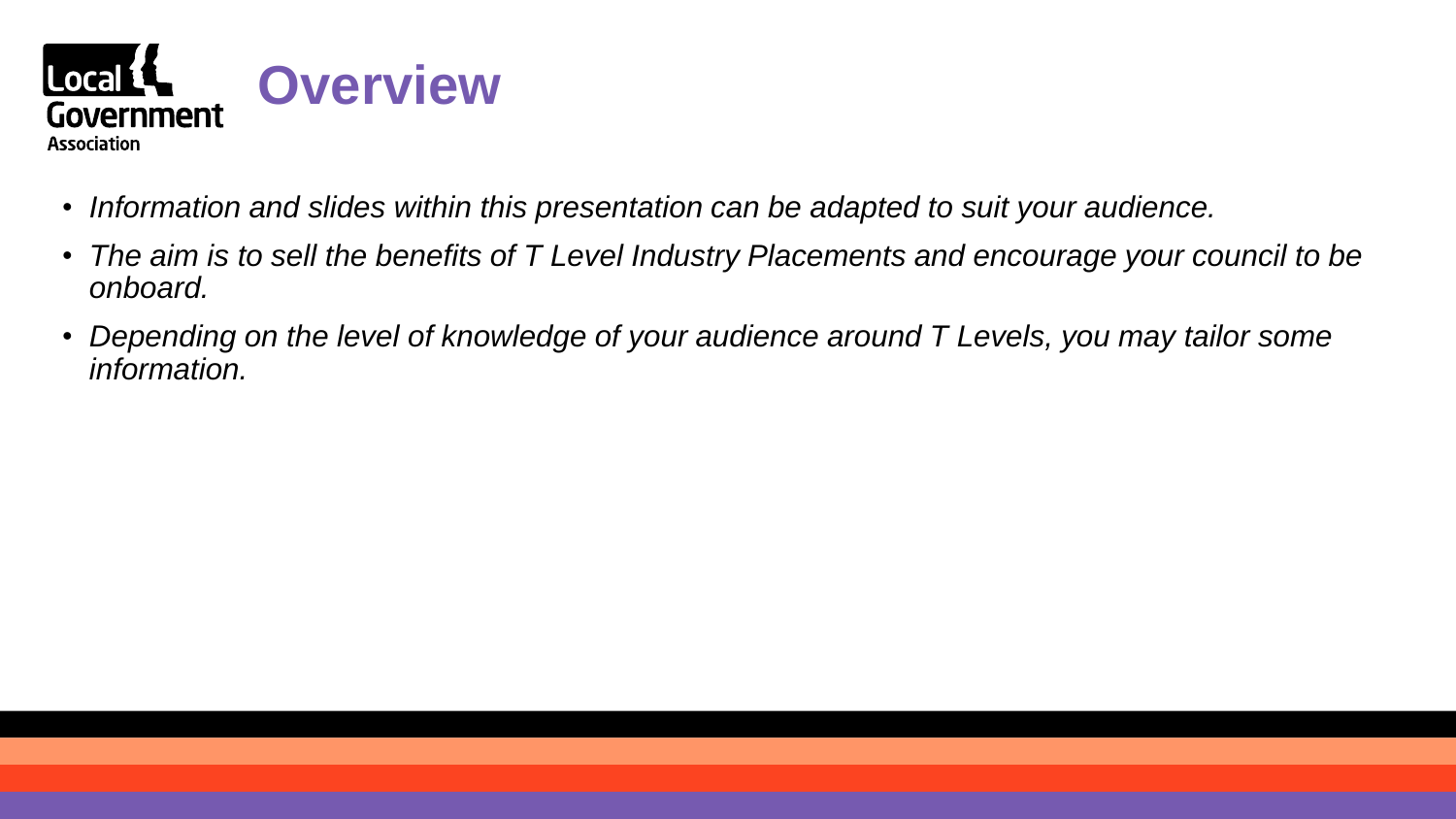

- T Levels are a 2 year qualification for 16-19 year olds designed by employers.
- Each T Level is equivalent to 3 A Levels, with the aim to support the young person develop their skills, knowledge and to thrive in the workplace.
- 80% of the T Level is in the classroom, 20% within the workplace.
- As part of a T Level students are required to complete an Industry Placement that is occupationally specific to the course.
- An Industry Placements runs for 315 hours and is a structured programme supported by the provider.
- T Levels lead on to higher apprenticeships, entry level employment or degree based academic study.
- You can find T Level providers [here.](https://employers.tlevels.gov.uk/hc/en-gb/articles/4408396438162)

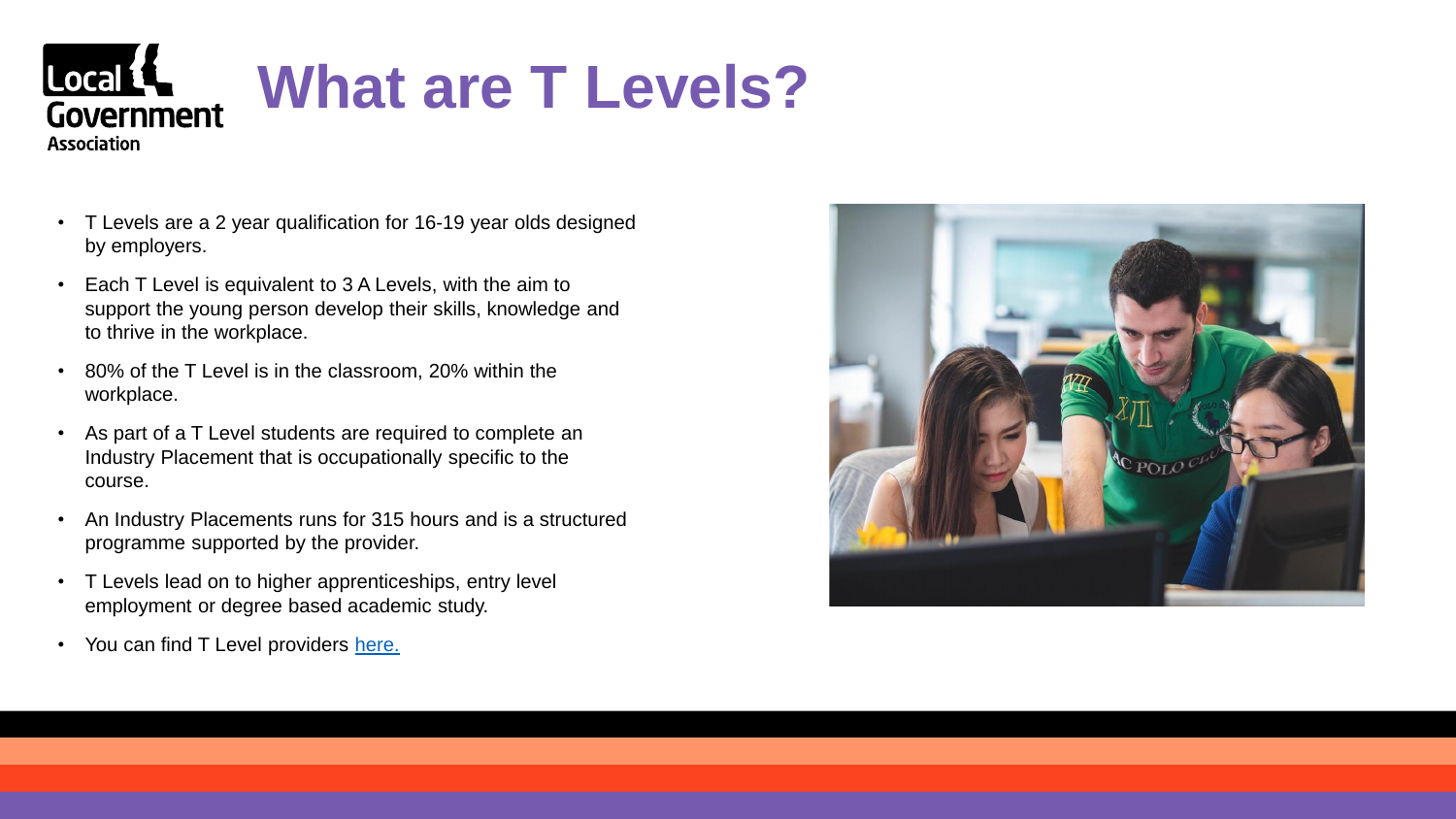### Local L **What are Industry Placements?**  Government **Association**

- A structured placement for a minimum of 315 hours.
- High quality, consistent and a meaningful experience for the young person.
- The student will be given specific objectives that they need to work towards by their provider.
- A provider staff member will visit the student while on placement.
- Industry Placements may run differently depending on the provider.
- Industry Placements must be organised in line with the normal requirements of the industry.

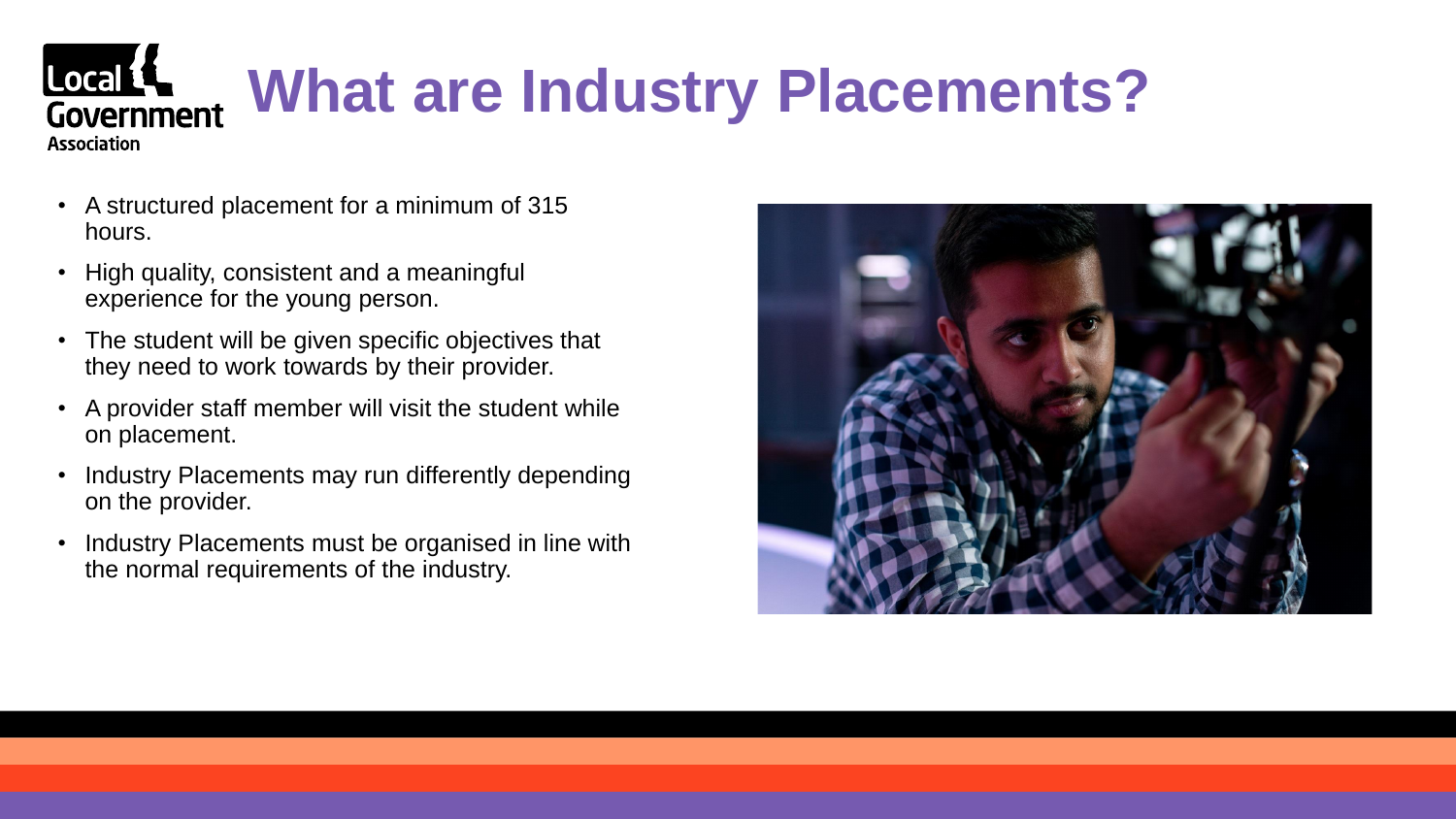## Local L **T Level routes Government**

#### **Association**

#### **Education and childcare (from September 2020)**

Early years education and childcare Assisting Teaching Supporting and mentoring students in educational settings

#### **Engineering and Manufacturing (from September 2022)**

Design and development Maintenance, installation and repair Manufacturing, processing and control

#### **Healthcare Science (from September 2021)**

assisting with healthcare science (from September 2022) optical care services **Business and Administration (from September 2022)**

Business support Business improvement Team leadership and management

#### **Digital**

**(from September 2020)**

Digital support services Digital production, design and development Digital business services

#### **Catering and Hospitality (from September 2023)**

One module from Professional Catering

**Science (from September 2021)**

laboratory sciences food sciences metrology sciences **Legal, finance and accounting (from September 2022, Legal from September 2023)**

> Legal Finance Accounting

#### **Construction**

**(from September 2020)**

Design, surveying & planning for Construction Onsite construction Building services engineering for Construction

#### **Health (from September 2021)**

supporting the adult nursing team supporting the midwifery team supporting the mental health team supporting the care of children and young people supporting the therapy teams (from September 2022) dental nursing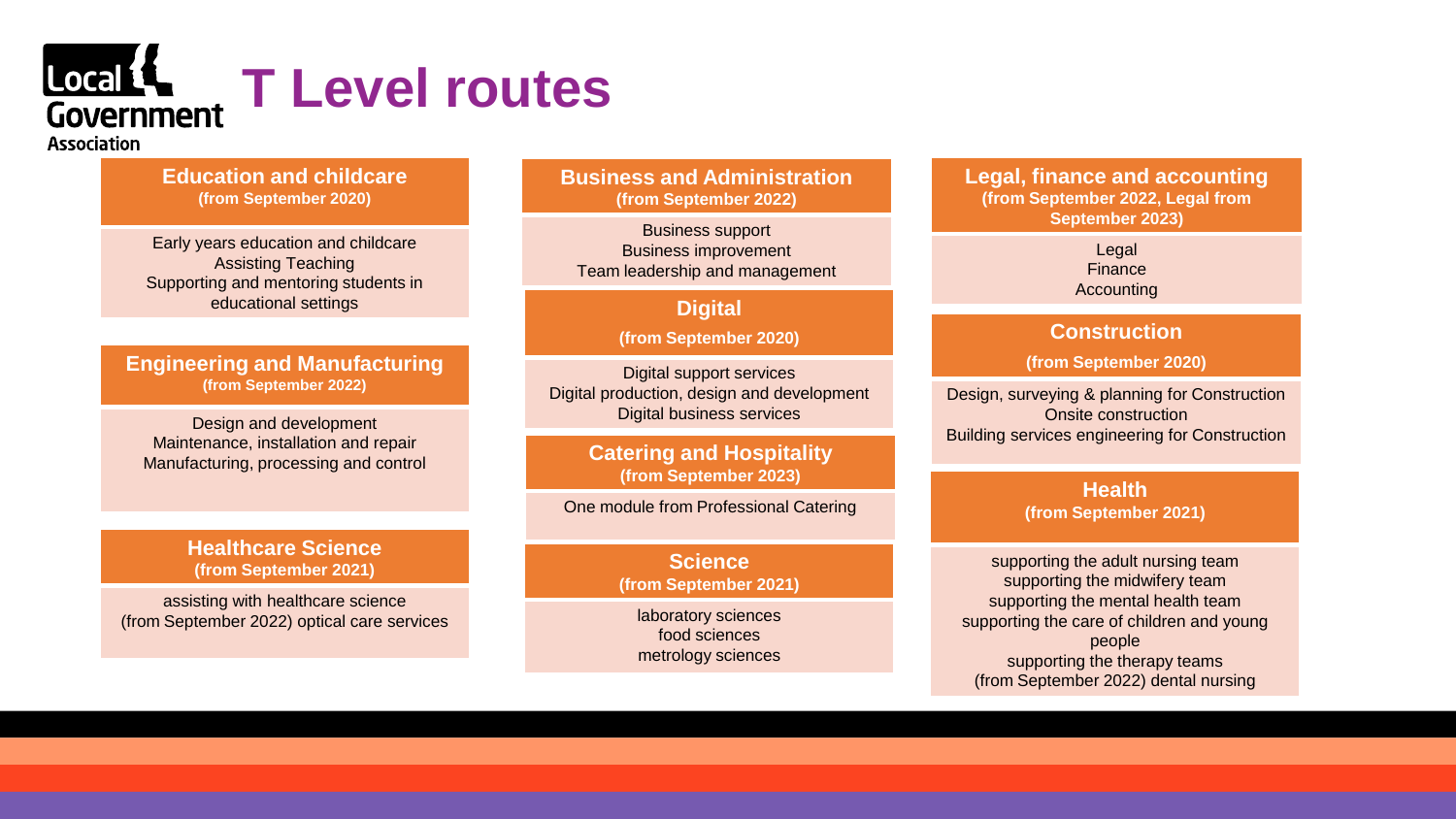

- Industry placements can address short and longer term challenges:
	- Address immediate project capacity in councils.
	- Access to high calibre, highly motivated individuals.
	- Direct influence on the skills gap within the council.
	- Opportunity to promote councils as employers to young people in your locality.
	- New and existing staff have the opportunity to mentor a young person.
	- For limited period time, the Government has introduced a financial incentive to employers who host a T Level student of £1,000 per student up to a maximum of 20 students before July 2022.
	- Increase opportunities for local young people to enter the LG workforce (improve on the 4.6%).
	- No costs to councils students gain support and guidance from their provider to be work ready.

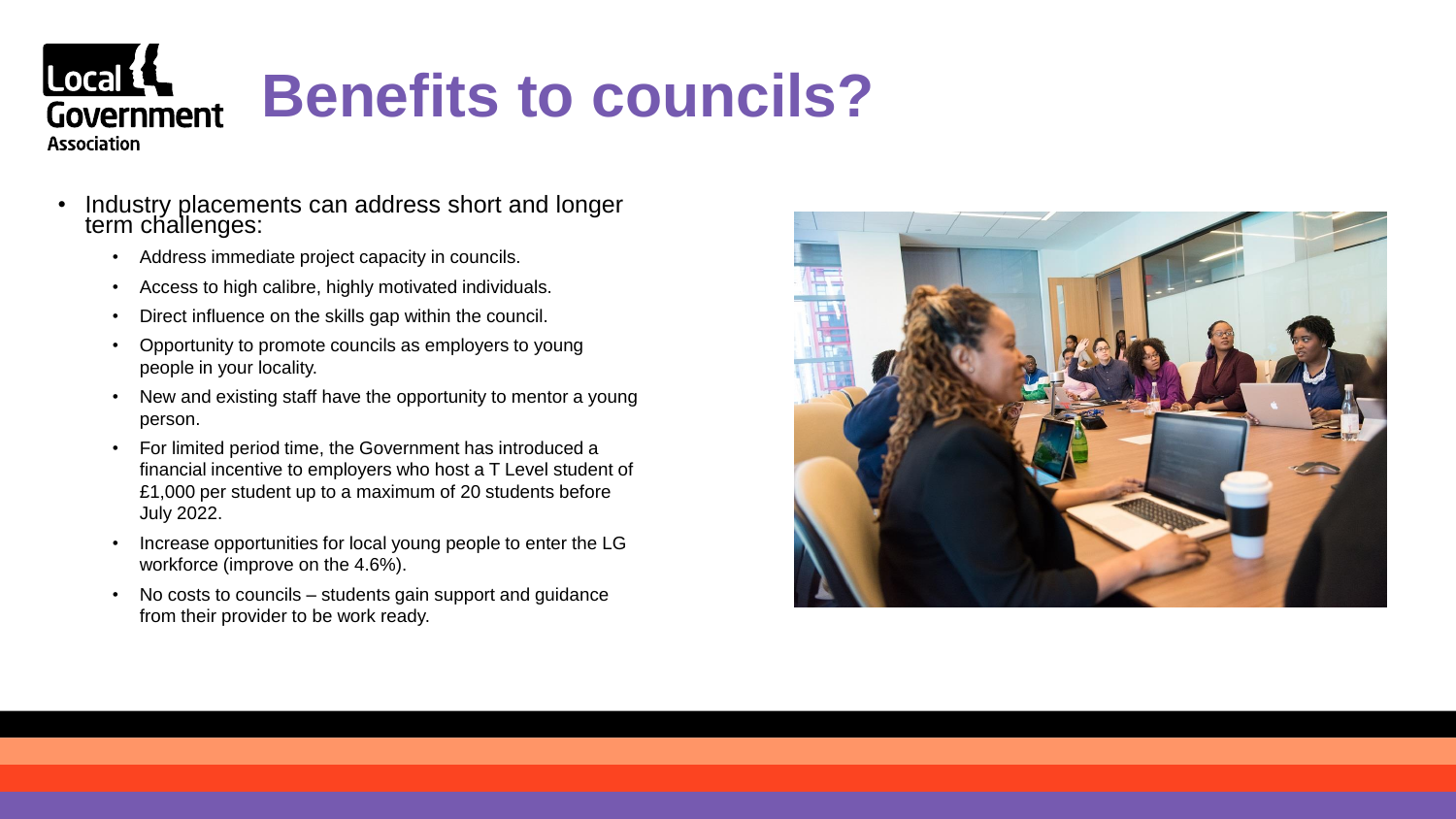

- *How many Industry Placements do you propose to delivery?*
- *What T Level routes do you propose to deliver?*
- *Which departments or services will benefit from T Levels?*
- *Link this to recruitment targets (e.g. challenges you are facing)*
- *Long term positive effects?*

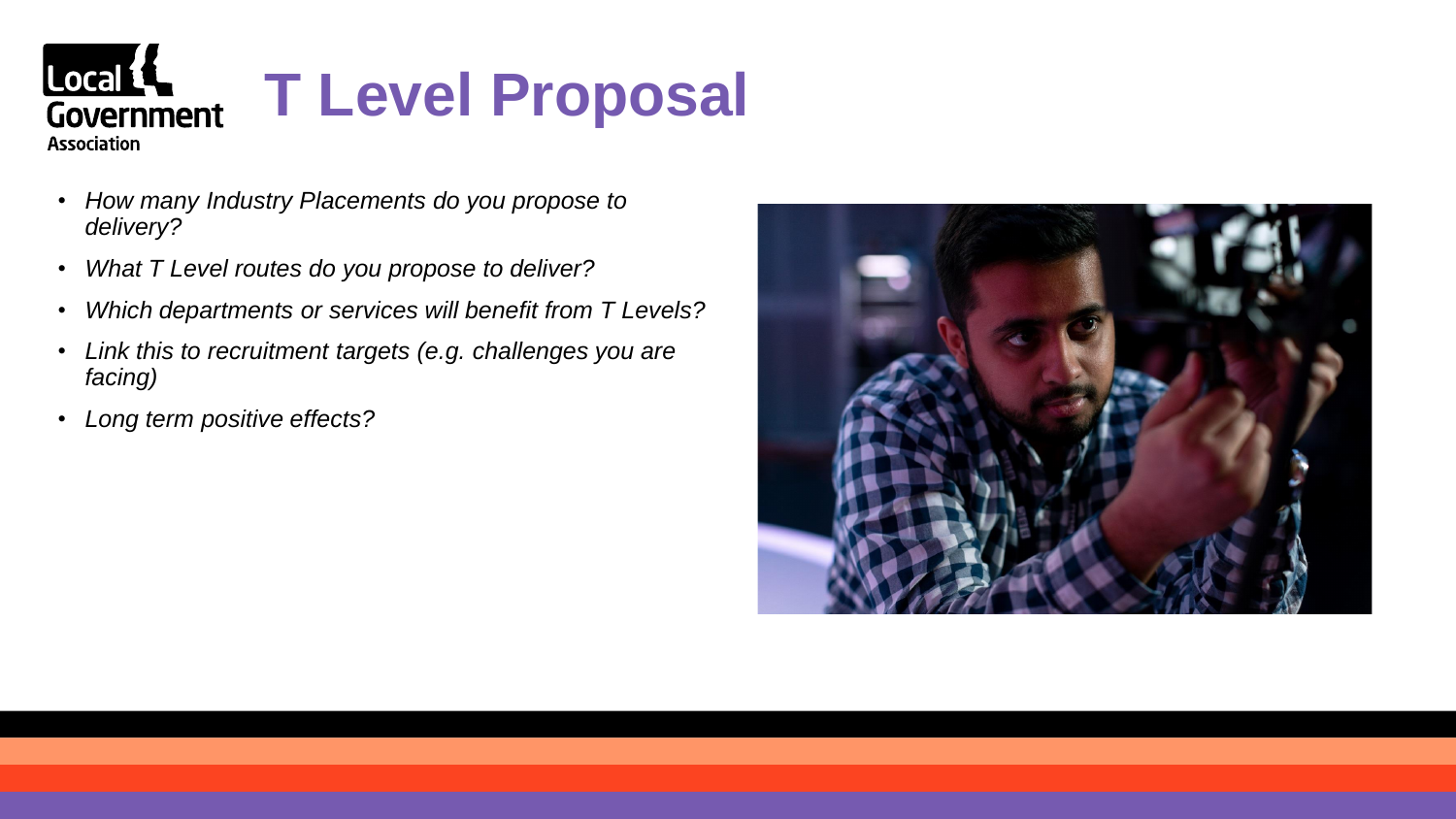

- Consider the health and safety of the young person.
- Offer a high quality and meaningful Industry Placement.
- Delegate a Line Manager/Mentor for the duration of the Industry Placement.
- Training and guidance for the young person.
- Space and equipment for the student.

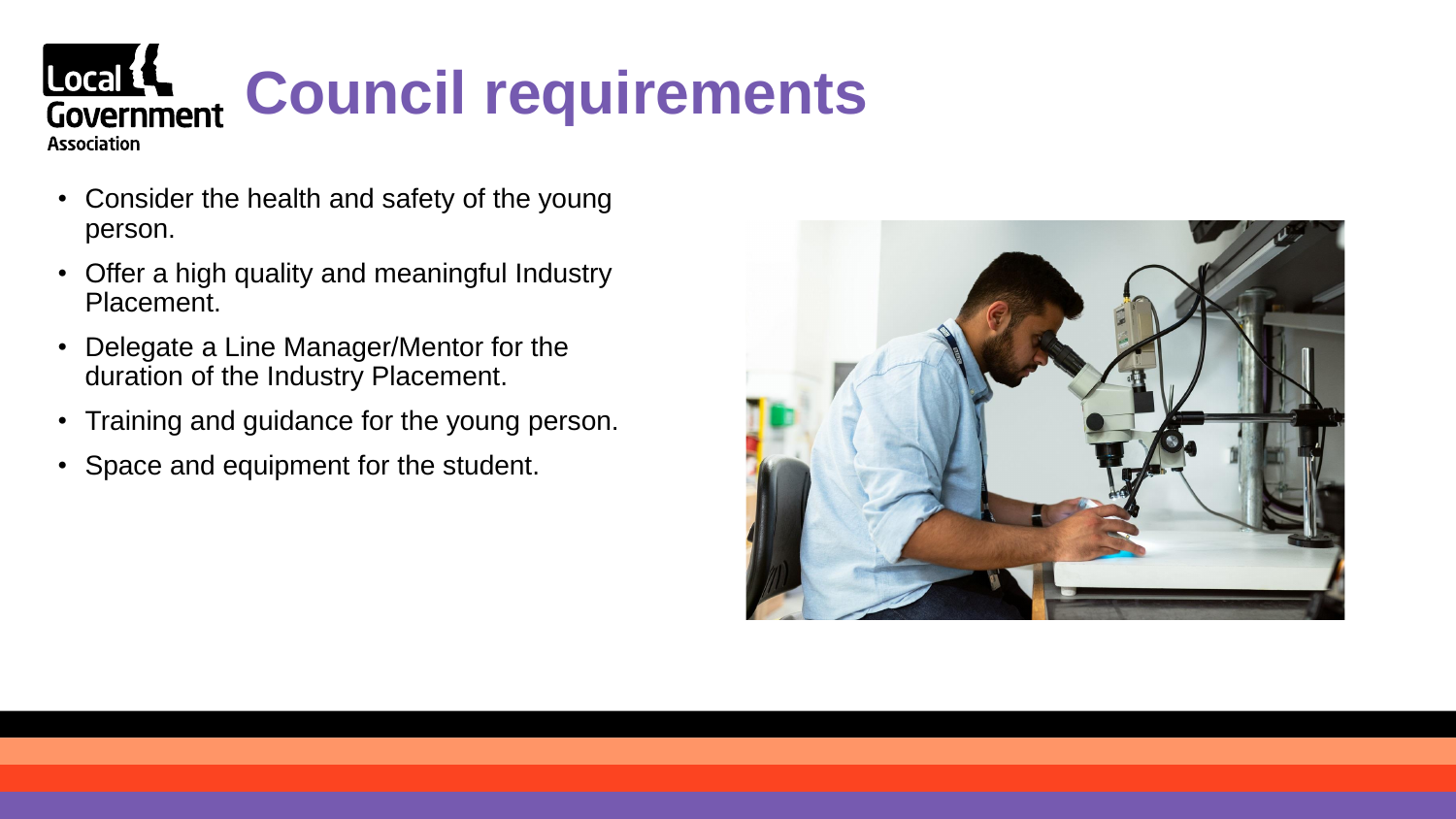

- LGA has capacity to support councils over 2 years through their T Level Support Programme.
- The LGA can provide each council with up to 5 days flexible support over period of the project. LGA will work with you to agree how best to use the support available.
- As part of the offer, the council will automatically have access to a Toolkit and then a menu of support that we can select from.
- LGA T Level Support Programme Applications open on 24<sup>th</sup> January.

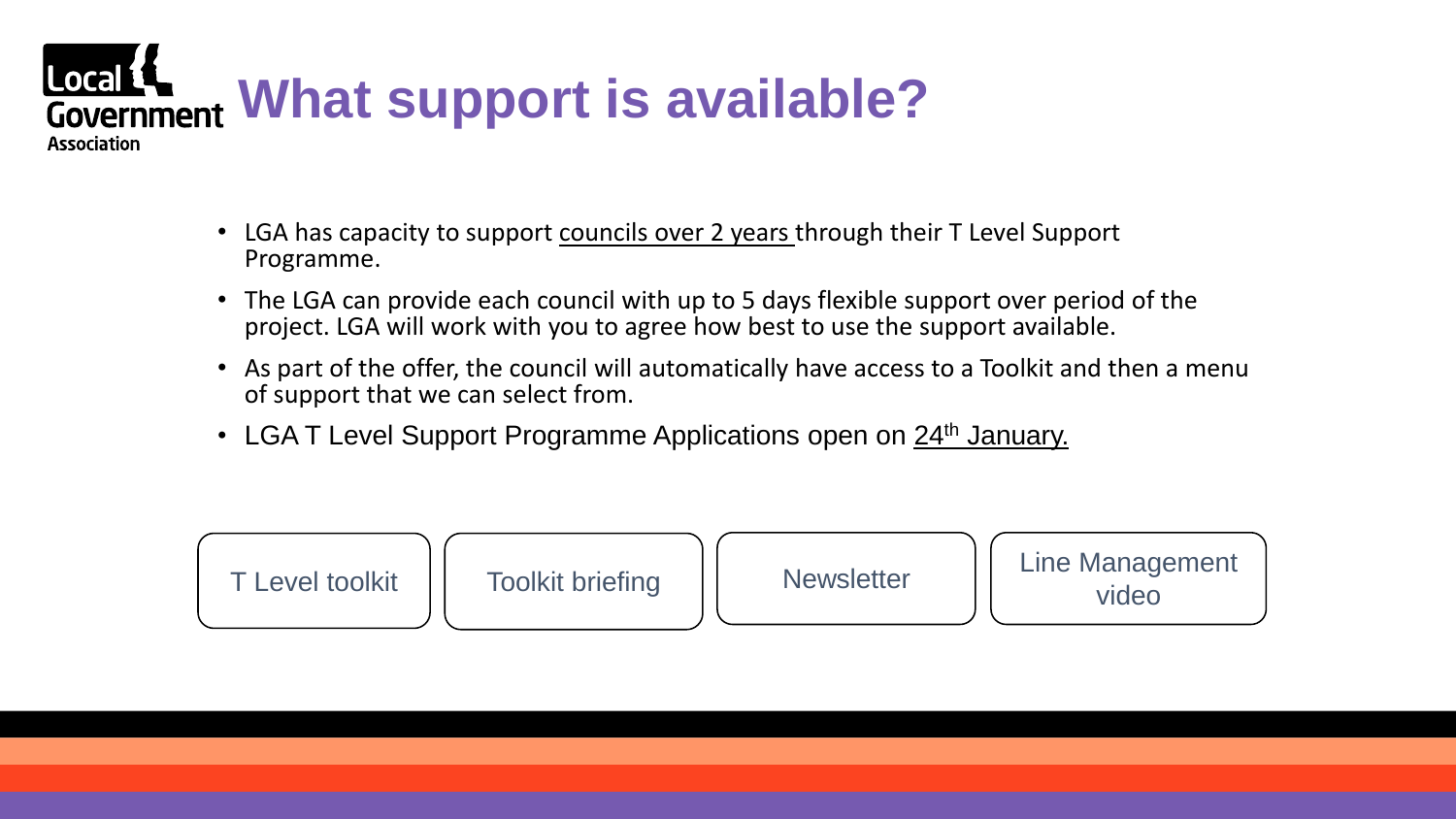

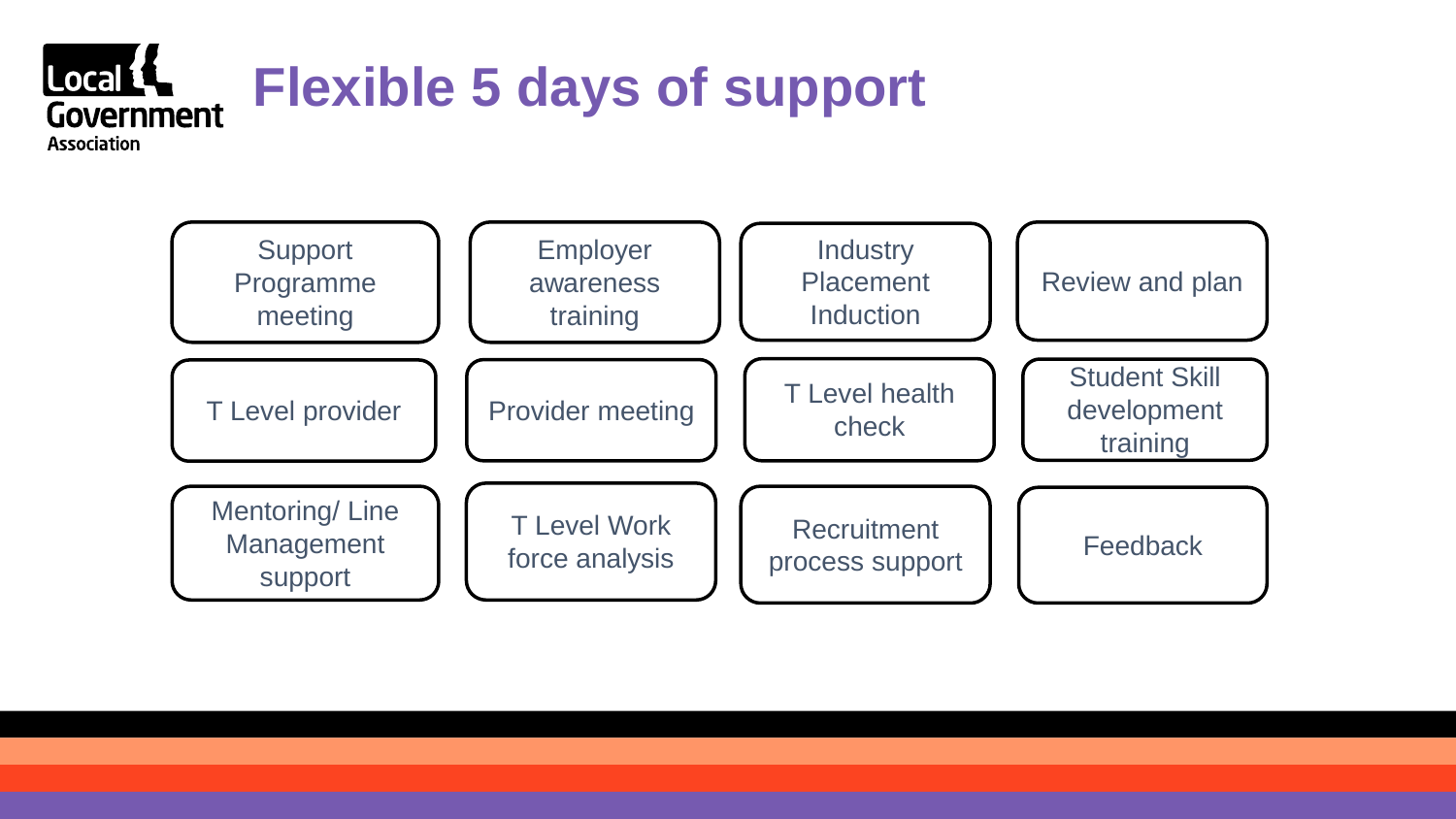

- *Outline the next steps.*
- *Which staff do you need to engage with?*
- *When you plan to deliver T Level Industry Placements?*
- *What support will you need?*